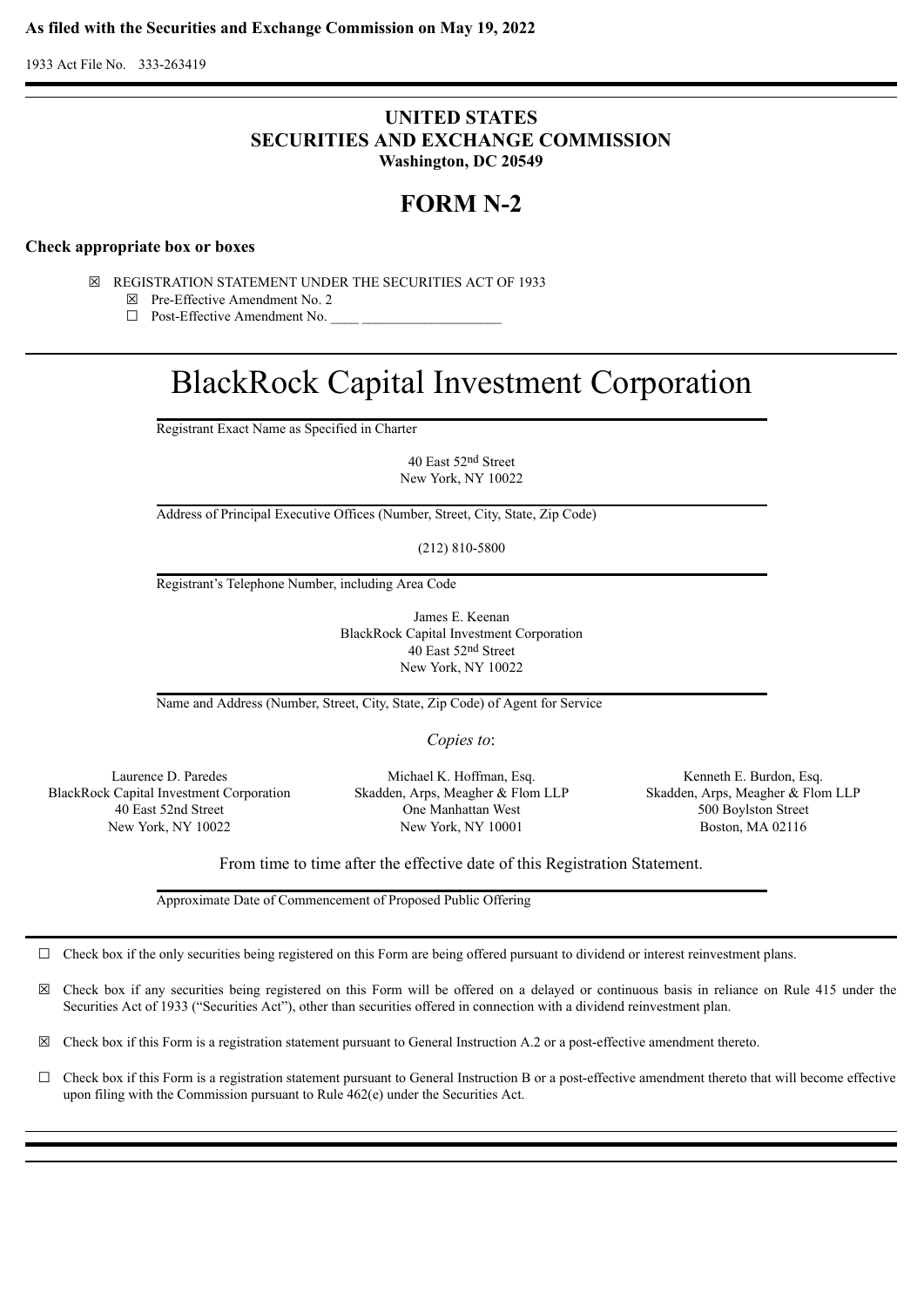$\Box$  Check box if this Form is a post-effective amendment to a registration statement filed pursuant to General Instruction B to register additional securities or additional classes of securities pursuant to Rule 413(b) under the Securities Act.

## **It is proposed that this filing will become effective (check appropriate box)**

 $\Box$  when declared effective pursuant to Section 8(c) of the Securities Act

*The following boxes should only be included and completed if the registrant is making this filing in accordance with Rule 486 under the Securities Act.*

- $\Box$  immediately upon filing pursuant to paragraph (b)
- $\Box$  on (date) pursuant to paragraph (b)
- $\Box$  60 days after filing pursuant to paragraph (a)
- $\Box$  on (date) pursuant to paragraph (a)

## **If appropriate, check the following box:**

- ☐ This [post-effective] amendment designates a new effective date for a previously filed [post-effective amendment] [registration statement].
- $\Box$  This Form is filed to register additional securities for an offering pursuant to Rule 462(b) under the Securities Act, and the Securities Act registration statement number of the earlier effective registration statement for the same offering is:
- $\Box$  This Form is a post-effective amendment filed pursuant to Rule 462(c) under the Securities Act, and the Securities Act registration statement number of the earlier effective registration statement for the same offering is:
- $\Box$  This Form is a post-effective amendment filed pursuant to Rule 462(d) under the Securities Act, and the Securities Act registration statement number of the earlier effective registration statement for the same offering is:

## **Check each box that appropriately characterizes the Registrant:**

- ☐ Registered Closed-End Fund (closed-end company that is registered under the Investment Company Act of 1940 ("Investment Company Act")).
- $\boxtimes$  Business Development Company (closed-end company that intends or has elected to be regulated as a business development company under the Investment Company Act).
- ☐ Interval Fund (Registered Closed-End Fund or a Business Development Company that makes periodic repurchase offers under Rule 23c-3 under the Investment Company Act).
- $\boxtimes$  A.2 Qualified (qualified to register securities pursuant to General Instruction A.2 of this Form).
- ☐ Well-Known Seasoned Issuer (as defined by Rule 405 under the Securities Act).
- ☐ Emerging Growth Company (as defined by Rule 12b-2 under the Securities Exchange Act of 1934 ("Exchange Act").
- $\Box$  If an Emerging Growth Company, indicate by check mark if the registrant has elected not to use the extended transition period for complying with any new or revised financial accounting standards provided pursuant to Section  $7(a)(2)(B)$  of Securities Act.
- $\Box$  New Registrant (registered or regulated under the Investment Company Act for less than 12 calendar months preceding this filing).

## **Persons who respond to the collection of information contained in this form are not required to respond unless the form displays a currently valid OMB control number.**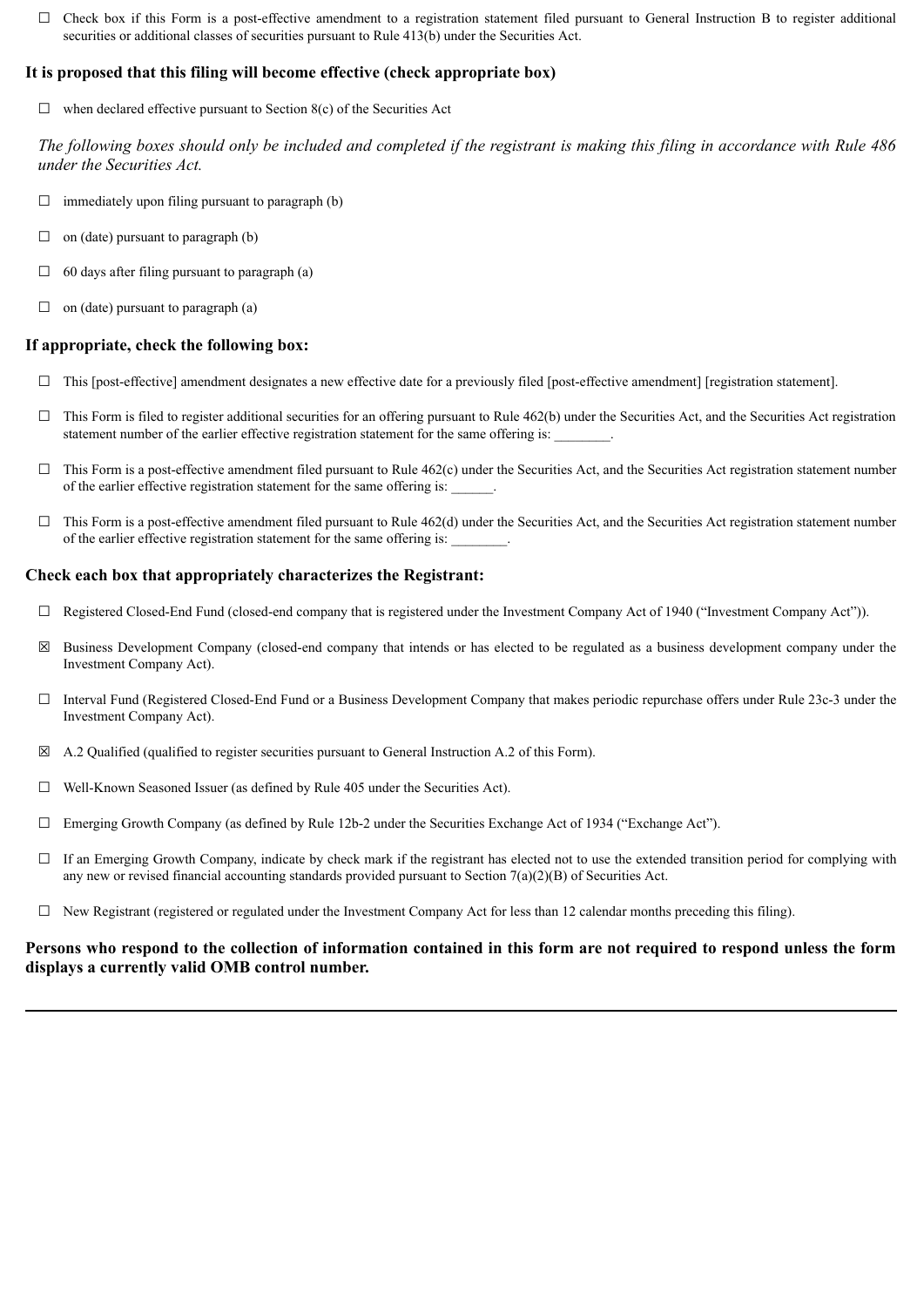## **EXPLANATORY NOTE**

The Prospectus, in the form filed on May 13, 2022 with Pre-Effective Amendment No. 1 to the Registrant's Registration Statement on Form N-2, is incorporated by reference.

This Pre-Effective Amendment No. 2 to the Registrant's Registration Statement is being filed solely for the purpose of filing with the Commission certain of the exhibits set forth in Item 25 to Part C of this Registration Statement.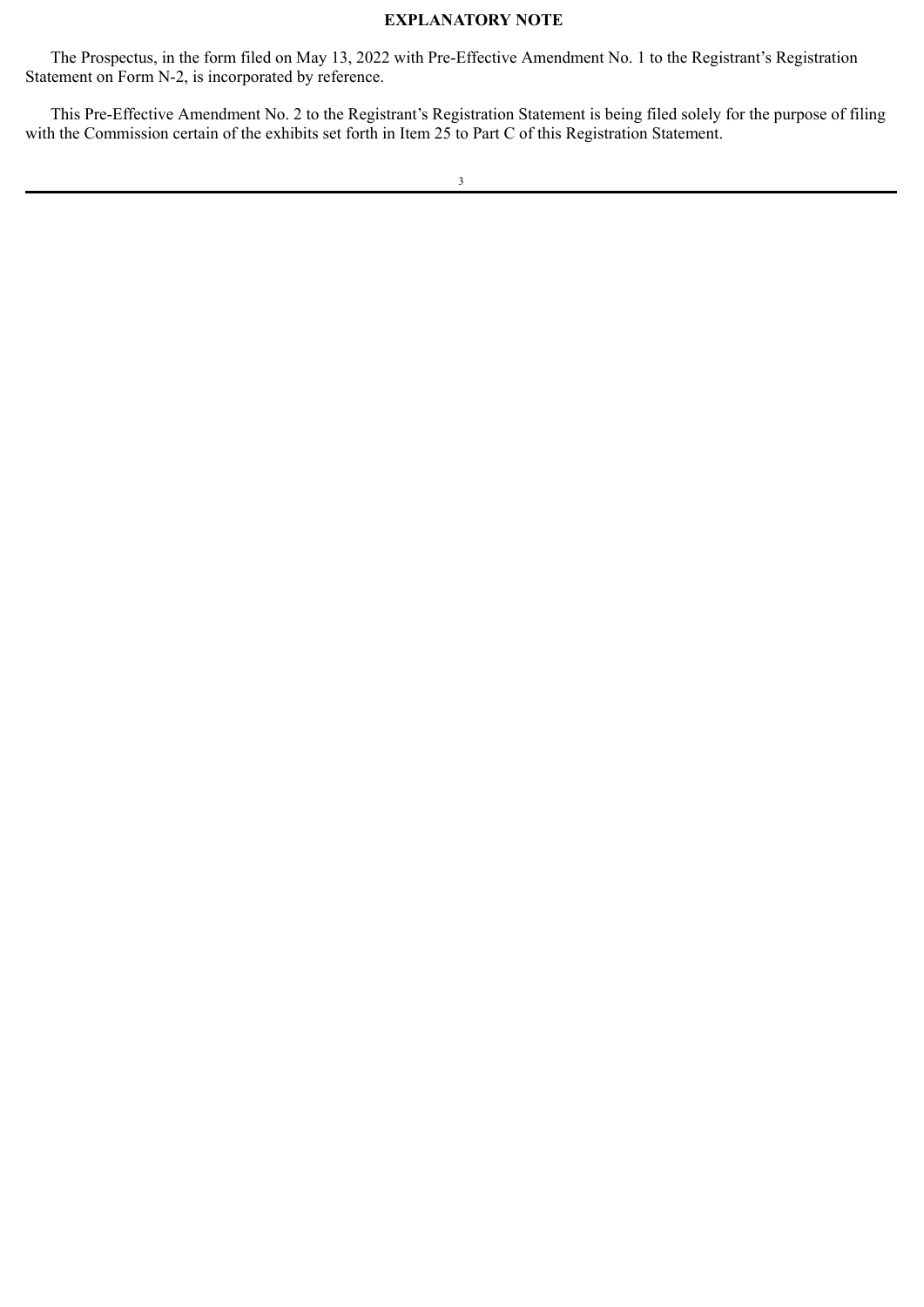## **OTHER INFORMATION**

#### **Item 25. Financial statements and exhibits**

## *1. Financial Statements*

The consolidated statements of assets and liabilities, including the consolidated schedules of investments, as of March 31, 2022, December 31, 2021 and December 31, 2020, the related consolidated statements of operations, cash flows, and changes in net assets for each of the three years in the period ended December 31, 2021 and the three months ended March 31, 2022 and March 31, 2021, and the related notes, and management's assessment of the effectiveness of internal control over financial reporting (which is included in Management's Discussion and Analysis of Financial Condition and Results of Operations) as of December 31, 2021 have been incorporated by reference in this registration statement in "Part A—Information Required in a Prospectus."

## *2. Exhibits*

| (a)(1)    | Certificate of Incorporation.(1)                                                                                                       |  |  |
|-----------|----------------------------------------------------------------------------------------------------------------------------------------|--|--|
| (b)       | Amended and Restated By-Laws.(13)                                                                                                      |  |  |
| (d)(1)    | Form of Specimen Stock Certificate.(2)                                                                                                 |  |  |
| (d)(2)(a) | Indenture dated as of June 13, 2017 between the Registrant as Issuer and Wilmington Trust, National Association as Trustee.(9)         |  |  |
| (d)(2)(b) | First Supplemental Indenture dated as of June 13, 2017 to the Indenture dated as of June 13, 2017 between the Registrant as Issuer and |  |  |
|           | Wilmington Trust, National Association as Trustee (included as part of exhibit $(d)(2)(a)$ ).(9)                                       |  |  |
| (d)(3)    | Statement of Eligibility of Trustee on Form T-1.(19)                                                                                   |  |  |
| (d)(4)    | Form of Subscription Certificate.(3)                                                                                                   |  |  |
| (d)(5)    | Form of Warrant Agreement.(3)                                                                                                          |  |  |
| (e)       | Amended and Restated Dividend Reinvestment Plan.(10)                                                                                   |  |  |
| (g)       | Amended and Restated Investment Management Agreement.(12)                                                                              |  |  |
| (h)(1)    | Form of Underwriting Agreement for Equity (4)                                                                                          |  |  |
| (h)(2)    | Form of Underwriting Agreement for Debt.(4)                                                                                            |  |  |
| (j)(1)    | Custody Agreement. $(5)$                                                                                                               |  |  |
| (j)(2)    | Form of Foreign Custody Manager Agreement.(2)                                                                                          |  |  |
| (k)(1)    | Form of Stock Transfer Agency Agreement.(5)                                                                                            |  |  |
| (k)(2)    | Form of Administration Agreement.(5)                                                                                                   |  |  |
| (k)(3)    | Form of Sub-Administration and Accounting Services Agreement.(5)                                                                       |  |  |
| (k)(4)    | Note Purchase Agreement.(6)                                                                                                            |  |  |
| (k)(4)    | Note Purchase Agreement (18)                                                                                                           |  |  |
| (k)(5)(a) | Second Amended and Restated Senior Secured Revolving Credit Agreement.(7)                                                              |  |  |
| (k)(5)(b) | Second Amendment to the Amended and Restated Senior Secured Revolving Credit Agreement.(8)                                             |  |  |
| (k)(5)(c) | Third Amendment to the Amended and Restated Senior Secured Revolving Credit Agreement.(11)                                             |  |  |
| (k)(5)(d) | Fourth Amendment to the Second Amended and Restated Senior Secured Revolving Credit Agreement among the Registrant, the subsidiary     |  |  |
|           | guarantors party thereto, the lenders party thereto and Citibank, N.A. as Administrative Agent. (14)                                   |  |  |
| (k)(5)(e) | Fifth Amendment to the Second Amended and Restated Senior Secured Revolving Credit Agreement.(15)                                      |  |  |
| (k)(5)(f) | Sixth Amendment to the Second Amended and Restated Senior Secured Revolving Credit Agreement.(16)                                      |  |  |
| (1)       | Opinion and Consent of Counsel to the Company.(20)                                                                                     |  |  |
| (n)(1)    | Consent of Independent Registered Public Accounting Firm.*                                                                             |  |  |
| (n)(4)    | Power of Attorney.(19)                                                                                                                 |  |  |
| (r)(1)    | Code of Ethics of the Company.(17)                                                                                                     |  |  |
| (r)(2)    | Code of Ethics of the Advisor.(17)                                                                                                     |  |  |
| (r)(4)    | Code of Ethics for Chief Executive and Senior Financial Officers (17)                                                                  |  |  |
| (s)       | Calculation of Filing Fee Table (19)                                                                                                   |  |  |
| 99.1      | Form of Preliminary Prospectus Supplement For Common Stock Offerings.(19)                                                              |  |  |
| 99.2      | Form of Preliminary Prospectus Supplement For Preferred Stock Offerings.(19)                                                           |  |  |
| 99.3      | Form of Preliminary Prospectus Supplement For Warrant Offerings.(19)                                                                   |  |  |
| 99.4      | Form of Preliminary Prospectus Supplement For Subscription Rights Offerings.(19)                                                       |  |  |
| 99.5      | Form of Preliminary Prospectus Supplement For Debt Offerings.(19)                                                                      |  |  |
| 99.6      | Form of Preliminary Prospectus Supplement For Unit Offerings.(19)                                                                      |  |  |
|           |                                                                                                                                        |  |  |
|           |                                                                                                                                        |  |  |

Filed herewith.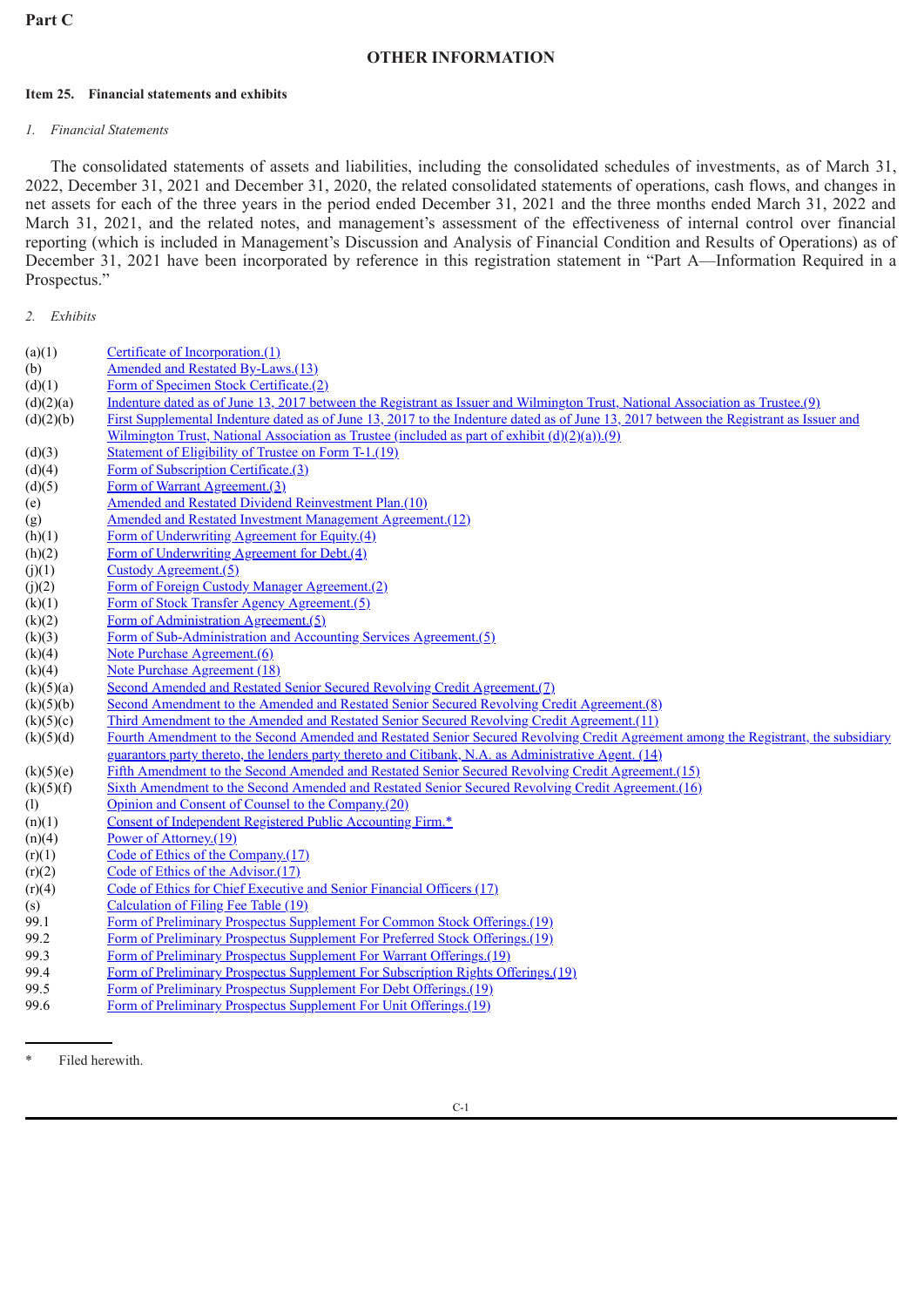- (1) Incorporated by reference to the Registrant's Form 8-K as filed with the Securities and Exchange Commission on March 9, 2015.
- (2) Incorporated by reference to the corresponding exhibit number to the Registrant's pre-effective Amendment No. 2 to the Registration Statement on Form N-2 (Commission File No. 333-141090), filed on June 14, 2007.
- (3) Incorporated by reference to the corresponding exhibit number to the Registrant's pre-effective Amendment No. 1 on Form N-2, filed on June 5, 2008.
- (4) Incorporated by reference to the corresponding exhibit number to the Registrant's pre-effective Amendment No. 2 on Form N-2, filed on October 14, 2008.
- (5) Incorporated by reference to the Registrant's Form 10-K as filed with the Securities and Exchange Commission on March 29, 2006.
- (6) Incorporated by reference to the Registrant's Form 8-K as filed with the Securities and Exchange Commission on January 19, 2011.
- (7) Incorporated by reference to the Registrant's Form 8-K as filed with the Securities and Exchange Commission on February 24, 2016.
- (8) Incorporated by reference to the Registrant's Form 8-K as filed with the Securities and Exchange Commission on June 5, 2017.
- (9) Incorporated by reference to the Registrant's post-effective Amendment No. 2 to the Registration Statement on Form N-2, filed on June 13, 2017.
- (10) Incorporated by reference to the Registrant's Form 8-K as filed with the Securities and Exchange Commission on May 15, 2020.
- (11) Incorporated by reference to the Registrant's Form 8-K as filed with the Securities and Exchange Commission on March 15, 2018.
- (12) Incorporated by reference to the Registrant's Form 10-K as filed with the Securities and Exchange Commission on March 3, 2021.
- (13) Incorporated by reference to the Registrant's Form 8-K as filed with the Securities and Exchange Commission on May 1, 2018.
- (14) Incorporated by reference to the Registrant's Form 8-K as filed with the Securities and Exchange Commission on September 3, 2019.
- (15) Incorporated by reference to the Registrant's Form 8-K as filed with the Securities and Exchange Commission on May 26, 2020.
- (16) Incorporated by reference to the Registrant's Form 8-K as filed with the Securities and Exchange Commission on April 29, 2021.
- (17) Incorporated by reference to the Registrant's Form 10-K as filed with the Securities and Exchange Commission on March 2, 2022.
- (18) Incorporated by reference to the Registrant's Form 8-K as filed with the Securities and Exchange Commission on April 22, 2022.
- (19) Incorporated by reference to the Registrant's Registration Statement on Form N-2, filed on March 10, 2022.
- (20) Incorporated by reference to the Registrant's pre-effective Amendment No. 1 to the Registration Statement on Form N-2, filed on May 13, 2022.

#### **Item 26. Marketing arrangements**

The information contained under the heading "Plan of Distribution" in this Registration Statement is incorporated herein by reference and any information concerning any underwriters for a particular offering will be contained in a prospectus supplement related to that offering.

#### **Item 27. Other expenses of issuance and distribution**

The following table sets forth the estimated expenses to be incurred in connection with the offering described in this registration statement:

| SEC registration fee                    | 46,350 |
|-----------------------------------------|--------|
| NASDAQ Global Select Market listing fee |        |
| Printing (other than certificates)      | $\ast$ |
| Accounting fees and expenses            | $\ast$ |
| Legal fees and expenses                 | $\ast$ |
| <b>FINRA</b> fee                        | 75,500 |
| Miscellaneous fees and expenses         | $\ast$ |
| Total                                   | *      |

These fees and expenses are calculated based on the number of issuances and amount securities offered and accordingly cannot be estimated at this time.

All of the expenses set forth above shall be borne by the Registrant.

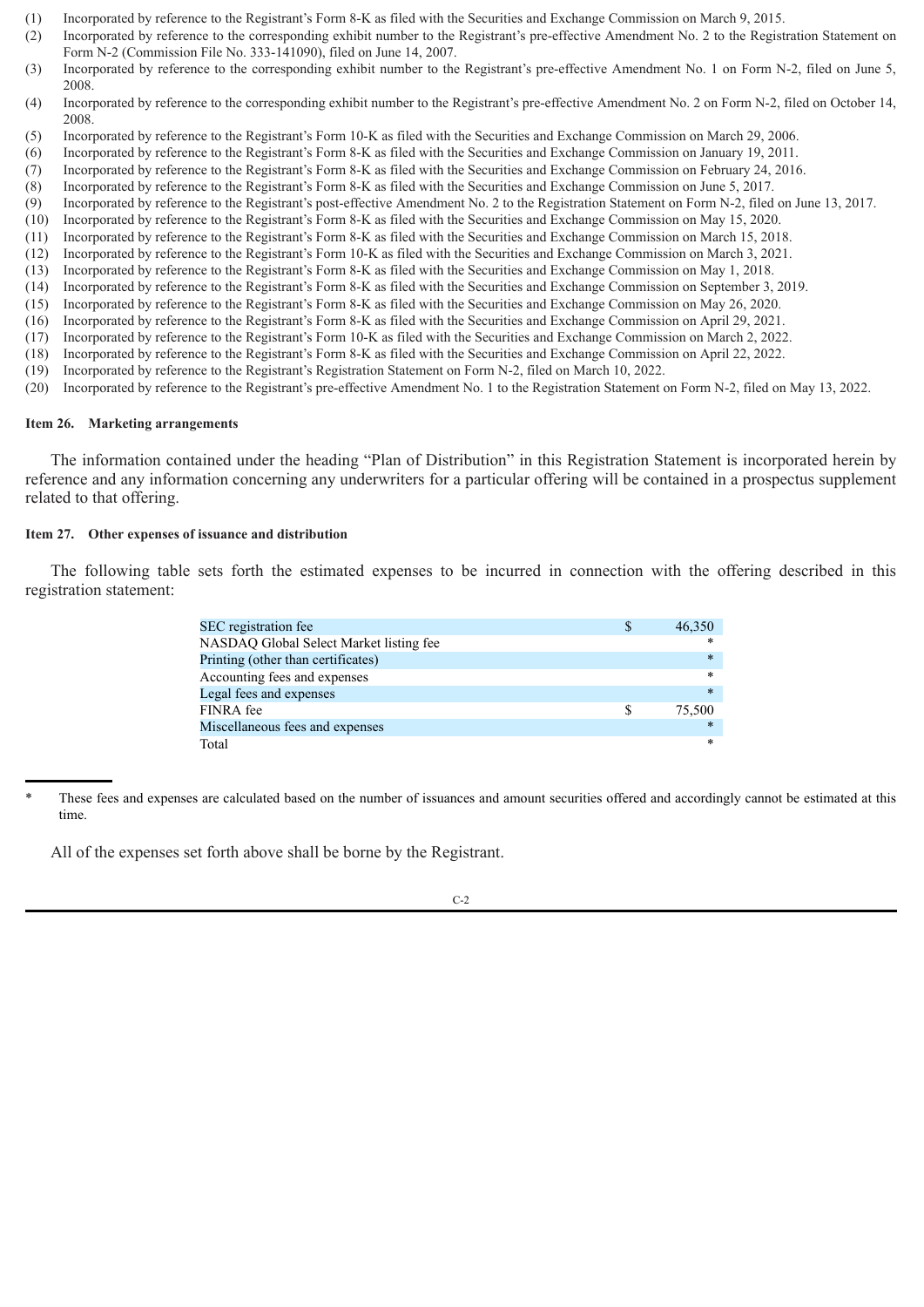#### **Item 28. Persons controlled by or under common control with the registrant**

The following list sets forth each of the companies considered to be "controlled" by us as defined by the Investment Company Act of 1940.

|                                                             | As of March 31, 2022:                      | % of Voting<br><b>Securities owned</b> |
|-------------------------------------------------------------|--------------------------------------------|----------------------------------------|
|                                                             | Gordon Brothers Finance Company (Delaware) | 80.1%                                  |
|                                                             | BKC ASW Blocker, Inc. (Delaware)           | 100.0%                                 |
|                                                             | BCIC-MBS, LLC (Delaware)                   | 100.0%                                 |
| Item 29. Number of holders of shares<br>As of May 18, 2022: |                                            |                                        |
|                                                             | <b>Title of Class</b>                      | Number of<br>Record<br><b>Holders</b>  |

#### **Item 30. Indemnification**

The information contained under the heading "Description of Our Capital Stock" is incorporated herein by reference.

Common Stock, \$0.001 par value 197

Insofar as indemnification for liabilities arising under the Securities Act of 1933, as amended (the "Securities Act") may be permitted to directors, officers and controlling persons of the Registrant pursuant to the provisions described above, or otherwise, the Registrant has been advised that in the opinion of the Securities and Exchange Commission such indemnification is against public policy as expressed in the Securities Act and is, therefore, unenforceable. In the event that a claim for indemnification against such liabilities (other than the payment by the Registrant of expenses incurred or paid by a director, officer or controlling person in the successful defense of an action suit or proceeding) is asserted by a director, officer or controlling person in connection with the securities being registered, the Registrant will, unless in the opinion of its counsel the matter has been settled by controlling precedent, submit to a court of appropriate jurisdiction the question whether such indemnification by it is again public policy as expressed in the Act and will be governed by the final adjudication of such issue.

The Registrant carries liability insurance for the benefit of its directors and officers (other than with respect to claims resulting from the willful misfeasance, bad faith, gross negligence or reckless disregard of the duties involved in the conduct of his or her office) on a claims-made basis.

We may agree to indemnify any underwriters or agents against specified liabilities for actions taken in their capacities as such, including liabilities under the Securities Act.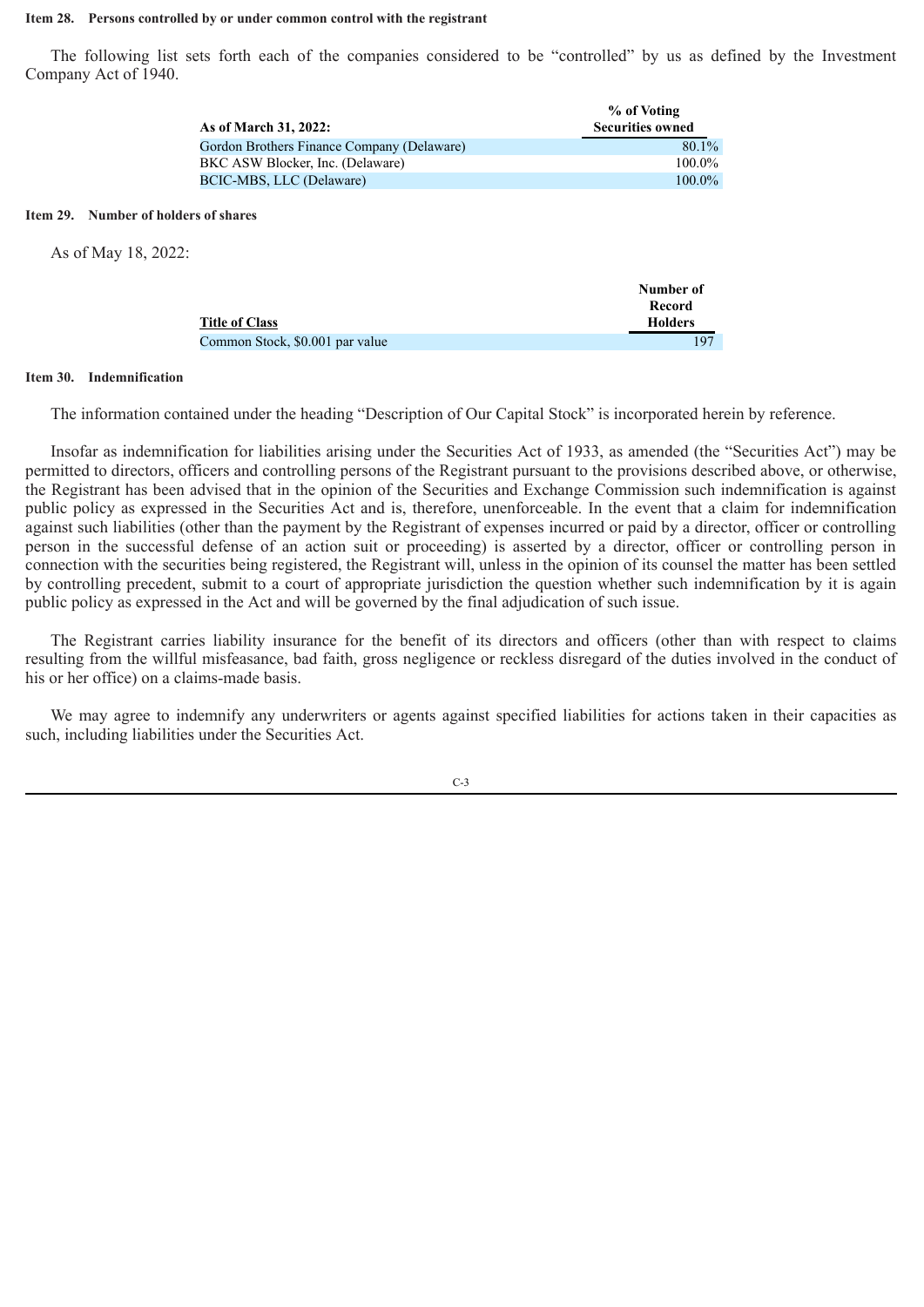#### **Item 31. Business and other connections of investment adviser**

BlackRock Capital Investment Advisors, LLC, a limited liability company organized under the laws of Delaware (the "Advisor"), acts as investment adviser to the Registrant. The Registrant is fulfilling the requirement of this Item 31 to provide a list of the officers and directors of the Advisor, together with information as to any other business, profession, vocation or employment of a substantial nature engaged in by the Advisor or those officers and directors during the past two years, by incorporating by reference the information contained in the Form ADV of the Advisor filed with the commission pursuant to the Investment Advisers Act of 1940 (Commission File No. 801-112118).

## **Item 32. Location of accounts and records**

The Registrant's accounts, books and other documents are currently located at the offices of the Registrant, c/o BlackRock Capital Investment Advisors, LLC, 40 East 52nd Street, New York, NY 10022, at the offices of the Registrant's Custodian, 240 Greenwich Street Floor 8, New York, NY 10286, and at the offices of the Registrant's Transfer Agent, 462 South 4th Street, Suite 1600, Louisville, KY 40202.

## **Item 33. Management services**

Not Applicable.

## **Item 34. Undertakings**

The Registrant undertakes:

- (1) Not applicable.
- (2) Not applicable.
- (3)

(a) to file, during any period in which offers or sales are being made, a post-effective amendment to this Registration Statement:

(i) to include any prospectus required by Section  $10(a)(3)$  of the Securities Act of 1933;

(ii) to reflect in the prospectus any facts or events arising after the effective date of this Registration Statement (or the most recent post-effective amendment thereof) which, individually or in the aggregate, represent a fundamental change in the information set forth in this Registration Statement. Notwithstanding the foregoing, any increase or decrease in volume of securities offered (if the total dollar value of securities offered would not exceed that which was registered) and any deviation from the low or high end of the estimated maximum offering range may be reflected in the form of prospectus filed with the SEC pursuant to Rule 424(b), or other applicable SEC rule under the Securities Act, if, in the aggregate, the changes in volume and price represent no more than 20% change in the maximum aggregate offering price set forth in the "Calculation of Registration Fee" table in the effective Registration Statement; and

(iii) to include any material information with respect to the plan of distribution not previously disclosed in this Registration Statement or any material change to such information in the Registration Statement;

*provided, however,* that paragraphs 3(a)(i), (ii), and (iii) of this section do not apply if the information required to be included in a post-effective amendment by those paragraphs is contained in reports filed with or furnished to the SEC by the Registrant pursuant to section 13, section 14 or section  $15(d)$  of the Exchange Act that are incorporated by reference into this Registration Statement, or is contained in a form of prospectus filed pursuant to Rule 424(b) that is part of this Registration Statement.

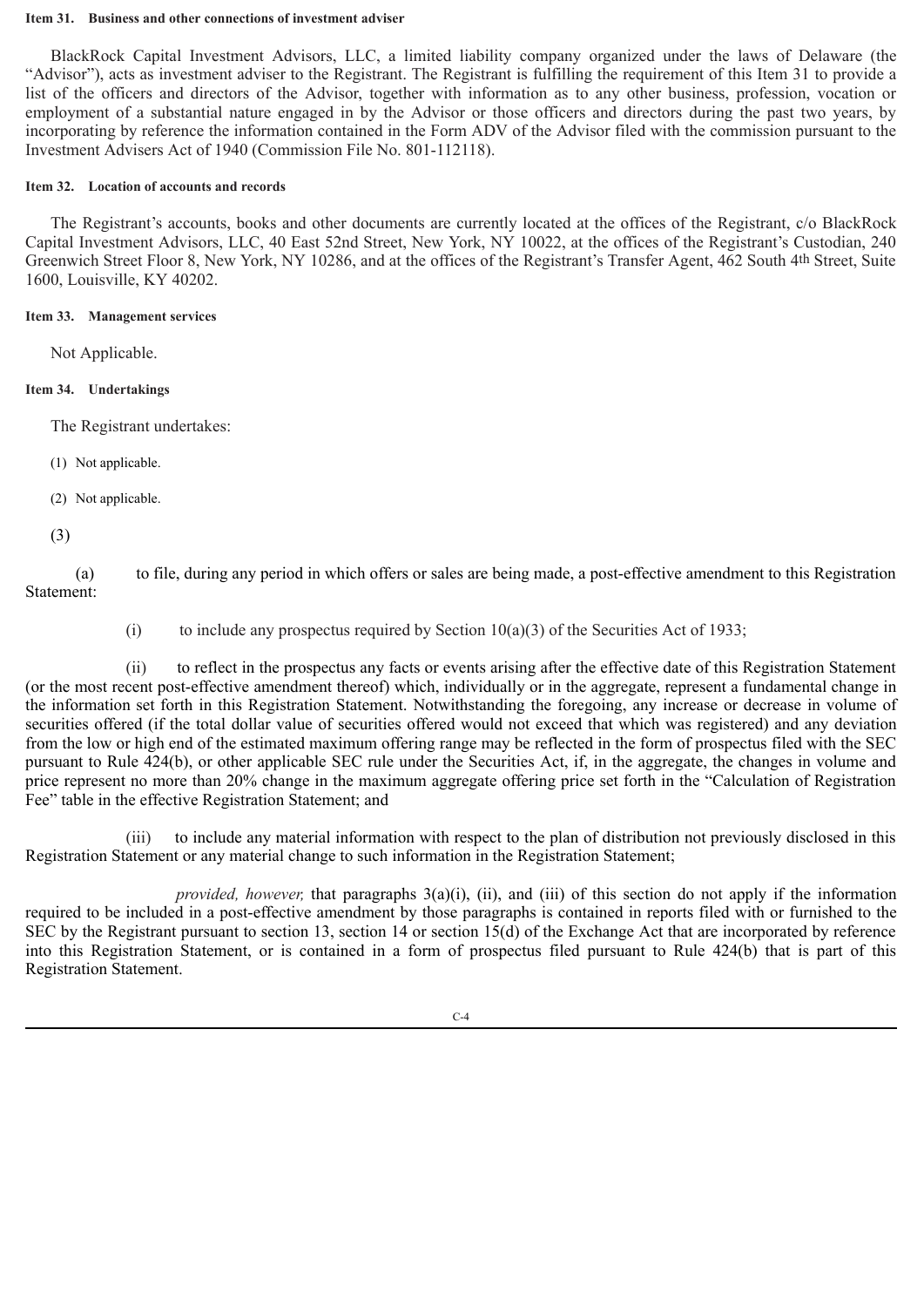(b) that, for the purpose of determining any liability under the Securities Act of 1933, each such post-effective amendment shall be deemed to be a new registration statement relating to the securities offered therein, and the offering of those securities at that time shall be deemed to be the initial bona fide offering thereof;

(c) to remove from registration by means of a post-effective amendment any of the securities being registered which remain unsold at the termination of the offering;

- (d) that, for the purpose of determining liability under the Securities Act of 1933 to any purchaser:
	- (i) if the Registrant is relying on Rule 430B:

(A) Each prospectus filed by the Registrant pursuant to Rule  $424(b)(3)$  shall be deemed to be part of the registration statement as of the date the filed prospectus was deemed part of and included in the registration statement; and

(B) Each prospectus required to be filed pursuant to Rule  $424(b)(2)$ ,  $(b)(5)$ , or  $(b)(7)$  as part of a registration statement in reliance on Rule  $\overline{430B}$  relating to an offering made pursuant to Rule  $\overline{415(a)(1)(i)}$ , (x), or (xi) for the purpose of providing the information required by Section 10(a) of the Securities Act shall be deemed to be part of and included in the registration statement as of the earlier of the date such form of prospectus is first used after effectiveness or the date of the first contract of sale of securities in the offering described in the prospectus. As provided in Rule 430B, for liability purposes of the issuer and any person that is at that date an underwriter, such date shall be deemed to be a new effective date of the registration statement relating to the securities in the registration statement to which that prospectus relates, and the offering of such securities at that time shall be deemed to be the initial bona fide offering thereof. Provided, however, that no statement made in a registration statement or prospectus that is part of the registration statement or made in a document incorporated or deemed incorporated by reference into the registration statement or prospectus that is part of the registration statement will, as to a purchaser with a time of contract of sale prior to such effective date, supersede or modify any statement that was made in the registration statement or prospectus that was part of the registration statement or made in any such document immediately prior to such effective date; or

(ii) if the Registrant is subject to Rule 430C: each prospectus filed pursuant to Rule 424(b) under the Securities Act of 1933 as part of a registration statement relating to an offering, other than registration statements relying on Rule 430B under the Securities Act of 1933 or other than prospectuses filed in reliance on Rule 430A under the Securities Act of 1933, shall be deemed to be part of and included in the registration statement as of the date it is first used after effectiveness. *Provided*, *however,* that no statement made in a registration statement or prospectus that is part of the registration statement or made in a document incorporated or deemed incorporated by reference into the registration statement or prospectus that is part of the registration statement will, as to a purchaser with a time of contract of sale prior to such first use, supersede or modify any statement that was made in the registration statement or prospectus that was part of the registration statement or made in any such document immediately prior to such date of first use;

(e) that for the purpose of determining liability of the Registrant under the Securities Act of 1933 to any purchaser in the initial distribution of securities:

The undersigned Registrant undertakes that in a primary offering of securities of the undersigned Registrant pursuant to this registration statement, regardless of the underwriting method used to sell the securities to the purchaser, if the securities are offered or sold to such purchaser by means of any of the following communications, the undersigned Registrant will be a seller to the purchaser and will be considered to offer or sell such securities to the purchaser:

(i) any preliminary prospectus or prospectus of the undersigned Registrant relating to the offering required to be filed pursuant to Rule 424 under the Securities Act of 1933;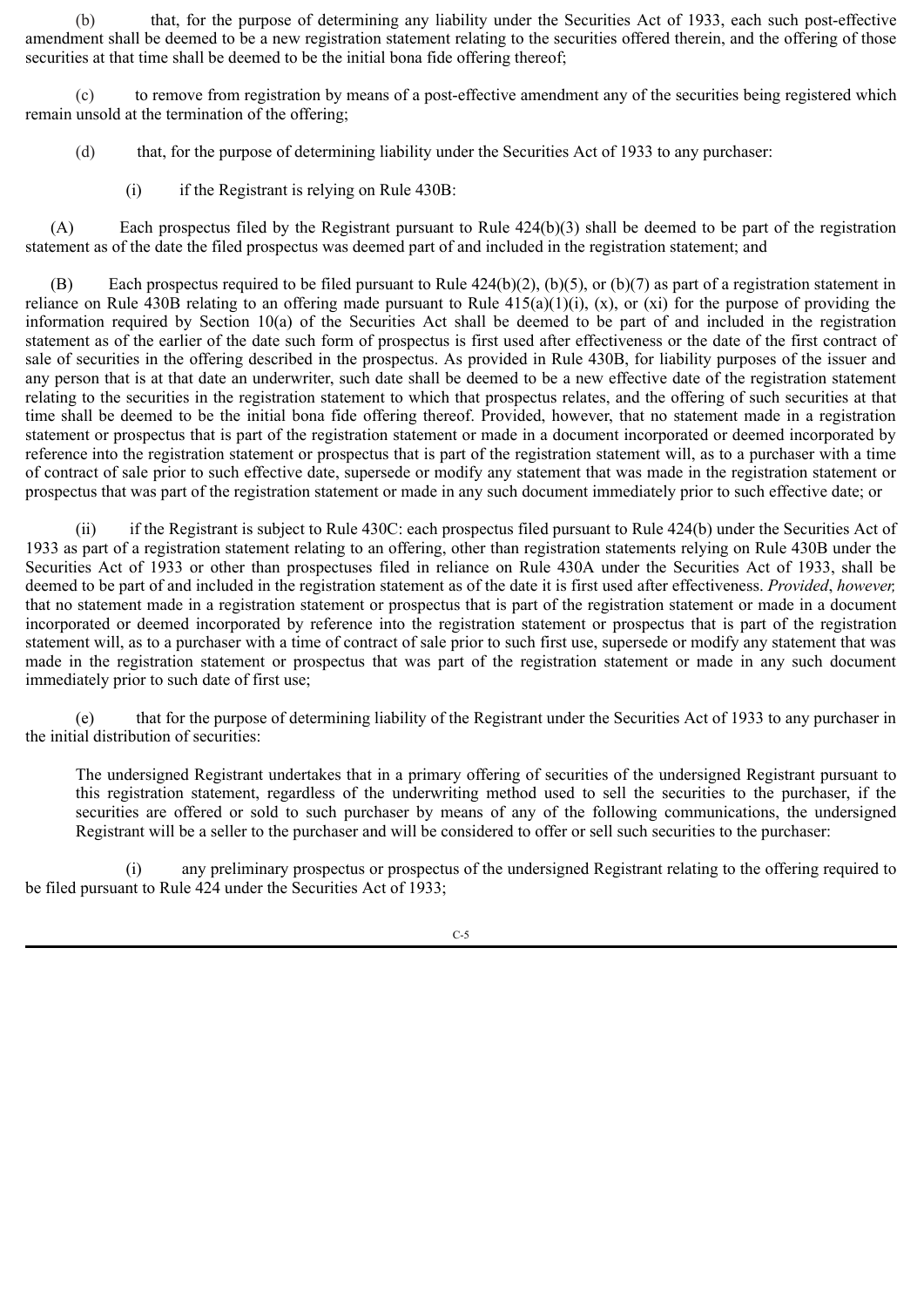(ii) free writing prospectus relating to the offering prepared by or on behalf of the undersigned Registrant or used or referred to by the undersigned Registrant;

(iii) the portion of any other free writing prospectus or advertisement pursuant to Rule 482 under the Securities Act of 1933 relating to the offering containing material information about the undersigned Registrant or its securities provided by or on behalf of the undersigned Registrant; and

(iv) any other communication that is an offer in the offering made by the undersigned Registrant to the purchaser.

(4) Not applicable.

(5) that, for purposes of determining any liability under the Securities Act of 1933, each filing of the Registrant's annual report pursuant to Section 13(a) or 15(d) of the Exchange Act that is incorporated by reference into the registration statement shall be deemed to be a new registration statement relating to the securities offered therein, and the offering of such securities at that time shall be deemed to be the initial bona fide offering thereof.

(6) insofar as indemnification for liabilities arising under the Securities Act of 1933 may be permitted to directors, officers and controlling persons of the Registrant, the Registrant has been advised that in the opinion of the SEC such indemnification is against public policy as expressed in the Securities Act of 1933 and is, therefore, unenforceable. In the event that a claim for indemnification against such liabilities (other than the payment by the Registrant of expenses incurred or paid by a director, officer or controlling person of the Registrant in the successful defense of any action, suit or proceeding) is asserted by such director, officer or controlling person in connection with the securities being registered, the Registrant will, unless in the opinion of its counsel the matter has been settled by controlling precedent, submit to a court of appropriate jurisdiction the question whether such indemnification by it is against public policy as expressed in the Securities Act of 1933 and will be governed by the final adjudication of such issue.

(7) to send by first class mail or other means designed to ensure equally prompt delivery, within two business days of receipt of a written or oral request, any prospectus or statement of additional information.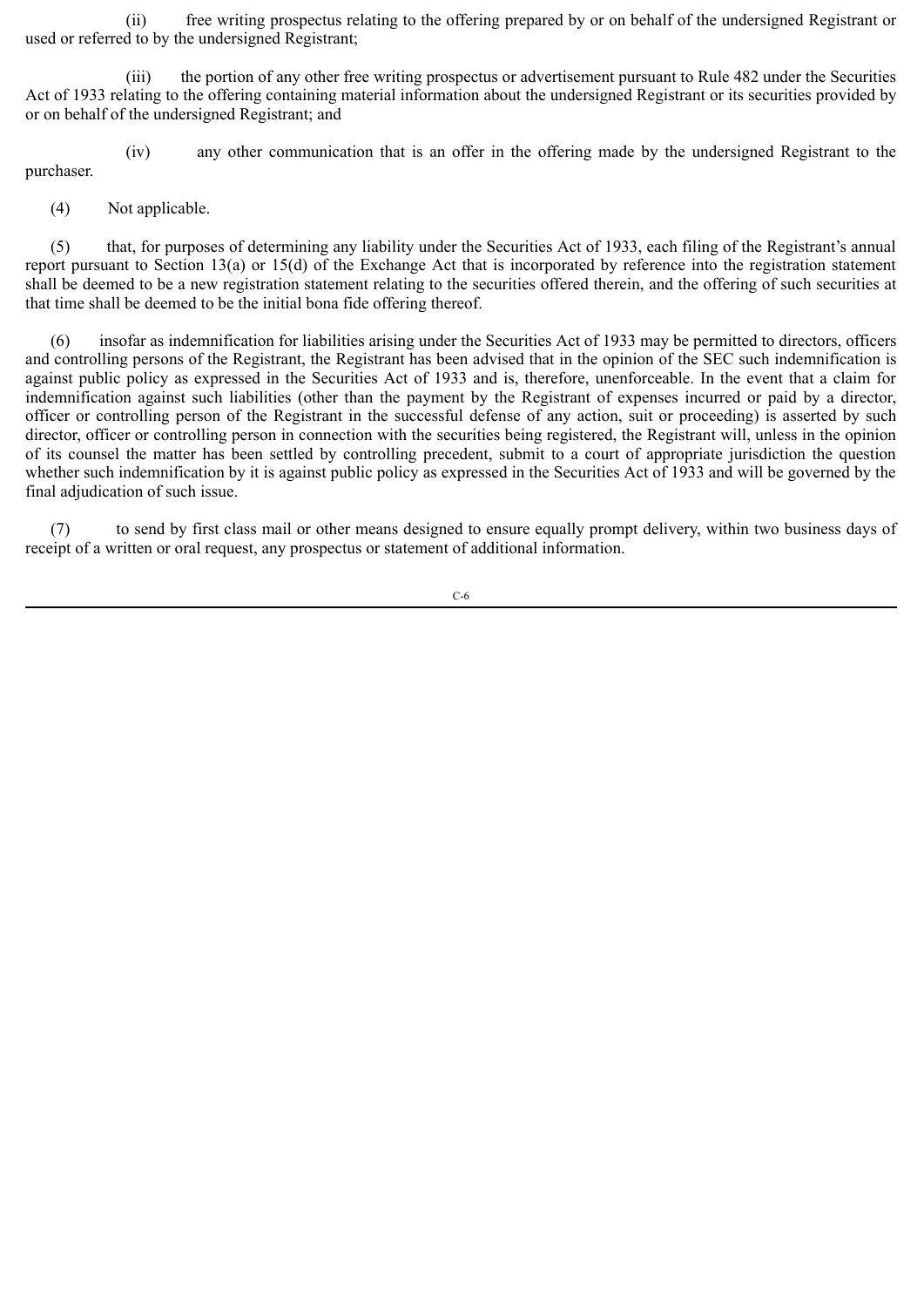#### **SIGNATURES**

Pursuant to the requirements of the Securities Act of 1933, the Registrant has duly caused this Registration Statement to be signed on its behalf by the undersigned, thereunto duly authorized, in the City of New York, and State of New York, on the 19th day of May, 2022.

> By: /s/ James E. Keenan Name: James E. Keenan Title: Interim Chief Executive Officer

Pursuant to the requirements of the Securities Act of 1933, this Registration Statement has been signed by the following persons in the capacities set forth below on the 19th day of May, 2022.

| Name               | Title                                                |
|--------------------|------------------------------------------------------|
| /s/James E. Keenan | Interim Chief Executive Officer (Principal Executive |
| James E. Keenan    | Officer) and Chairman of the Board of Directors      |
|                    |                                                      |
| /s/Chip Holladay   | Interim Chief Financial Officer and Treasurer        |
| Chip Holladay      | (Principal Financial and Accounting Officer)         |
|                    |                                                      |
| $\ast$             | Director                                             |
| John R. Baron      |                                                      |
|                    |                                                      |
| $\ast$             | Director                                             |
| Jerrold B. Harris  |                                                      |
|                    |                                                      |
| $\ast$             | Director                                             |
| William E. Mayer   |                                                      |
|                    |                                                      |
| $\ast$             | Director                                             |
| Meridee A. Moore   |                                                      |
|                    |                                                      |
| $\ast$             | Director                                             |
| Maureen K. Usifer  |                                                      |
|                    |                                                      |

#### \*By:/s/ James E. Keenan

Signed by James E. Keenan on behalf of those identified pursuant to his designation as attorney-in-fact signed by Messrs. Baron, Harris, Mayer and Mses. Usifer and Moore on March 10, 2022.

#### May 19, 2022

**The agreements included or incorporated by reference as exhibits to this registration statement contain representations and warranties by each of the parties to the applicable agreement. These representations and warranties were made solely for the benefit of the other parties to the applicable agreement and (i) were not intended to be treated as categorical statements of fact, but rather as a way of allocating the risk to one of the parties if those statements prove to be inaccurate; (ii) may have been qualified in such agreement by disclosures that were made to the other party in connection with the negotiation of the applicable agreement; (iii) may apply contract standards of "materiality" that are different from "materiality" under the applicable securities laws; and (iv) were made only as of the date of the applicable agreement or such other date or dates as may be specified in the agreement. The Company acknowledges that, notwithstanding the inclusion of the foregoing cautionary statements, it is responsible for considering whether additional specific disclosures of material information regarding material contractual provisions are required to make the statements in this registration statement not misleading.**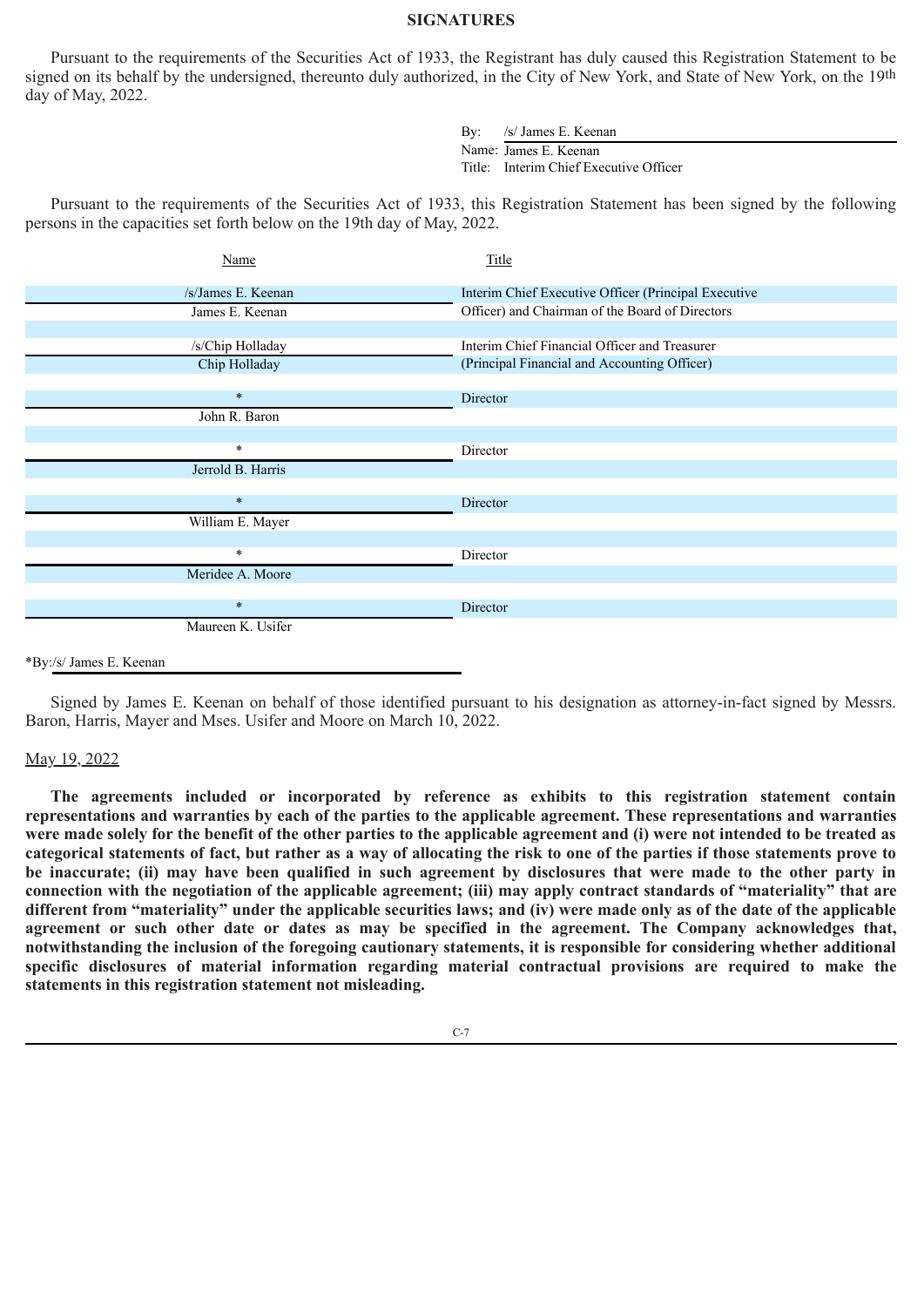# **INDEX TO EXHIBITS**

2. *Exhibits*

(n)(1) Consent of [Independent](#page-11-0) Registered Public Accounting Firm.\*

\* Filed herewith.